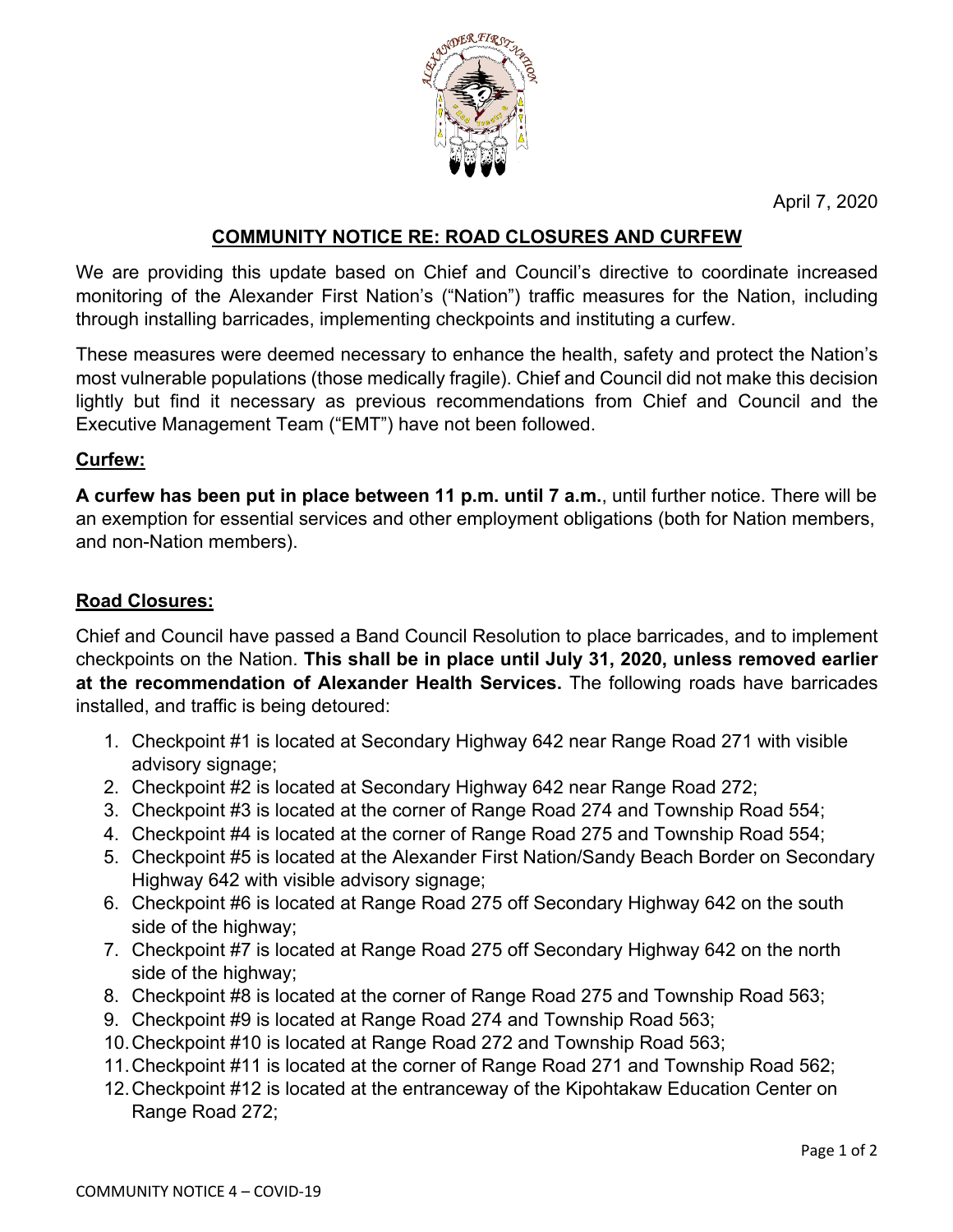

- 13.Checkpoint #13 is located at the entranceway known as the 'Kipco' Subdivision located off of Secondary Highway 642;
- 14.Checkpoint #14 is located north past the Alexander Gas Bar at the brick building known as 'Economic Development.

We would like to take this time to thank everyone on the Nation for following the rules being put in place to protect our people. Please visit our website (www.alexanderfn.com) or our social media pages (Facebook, Twitter, Instagram), for continuing updates on the status of AFN's State of Emergency.

*Hiy hiy,* 

# **Alexander First Nation Executive Management Team**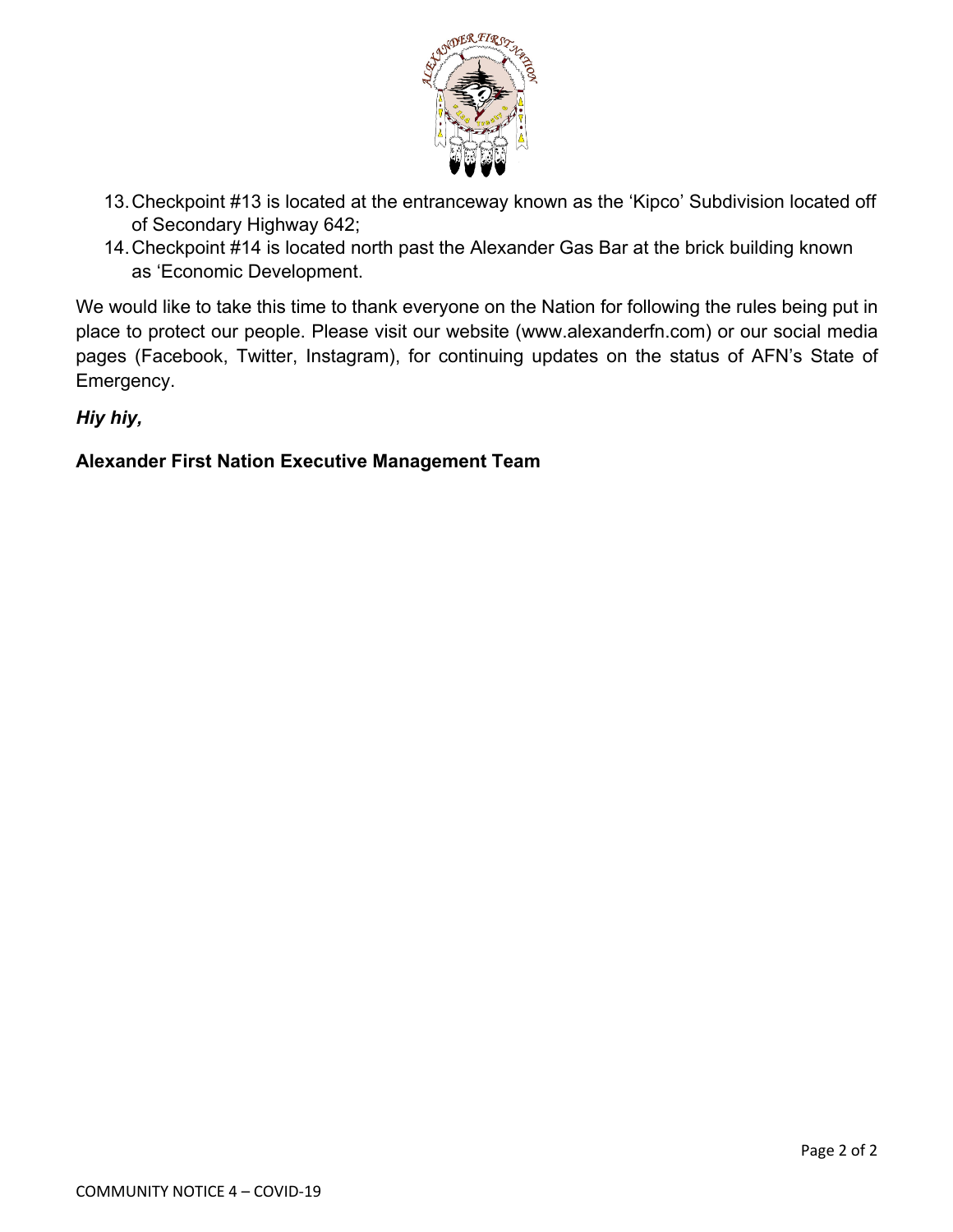

April 7, 2020

# **COMMUNITY NOTICE RE: VEHICLE REGISTRATION**

We are providing this update based on Chief and Council's directive to coordinate increased monitoring of the Alexander First Nation's ("Nation") traffic measures for the Nation, including through the vehicle registration system. This vehicle registration system shall be in force until further notice.

### **Vehicle Registration**:

As of April 3, 2020, **ALL** vehicles that that regularly access the Nation's roads will need to be registered by phone with at 780.916.8136. **Text messages will not be accepted**. Registration cards will be available for pick up at the school. Physical distancing practices will be in place. Please do not leave your vehicle to pick up your card.

The following color coding applies as follows:

- 1. Red Resident Nation members or other local residents (i.e., On-reserve Members and/or spouses, children);
- 2. Green Non-resident Nation members (i.e., Off-reserve Members);
- 3. Blue Essential Services non-Nation members (i.e., Nurses, ABC Staff etc.).

Nearby county residents (non-Nation members) do not need to register their vehicles but will be monitored by Security when they enter the Nation to ensure there is no loitering or unauthorized access to the Nation (i.e., trespassing).

Each registration card will be numbered and will coincide with the license plate number. We are keeping a running list of all registration numbers with license plate numbers that will be updated at the end of every day with copies provided to Security.

### **LOST CARDS WILL ONLY BE REPLACED ONCE. After that, any registered vehicles that do not have their card will not be allowed to enter or leave the Nation.**

There is no urgency or deadline to have the registration card done immediately. We will have staff available for a continuous registration process during 9am-5pm each day until most vehicles have been registered, at which time hours may change. Register your vehicle when you plan to leave Alexander.

A band member/resident must call in and register but can send their family member from the same household to pick up the registration card at the school.

Vehicles for service calls for delivery of goods that will be going in and out for a short period of time, security will keep track of their license plate numbers. No colored card needed.